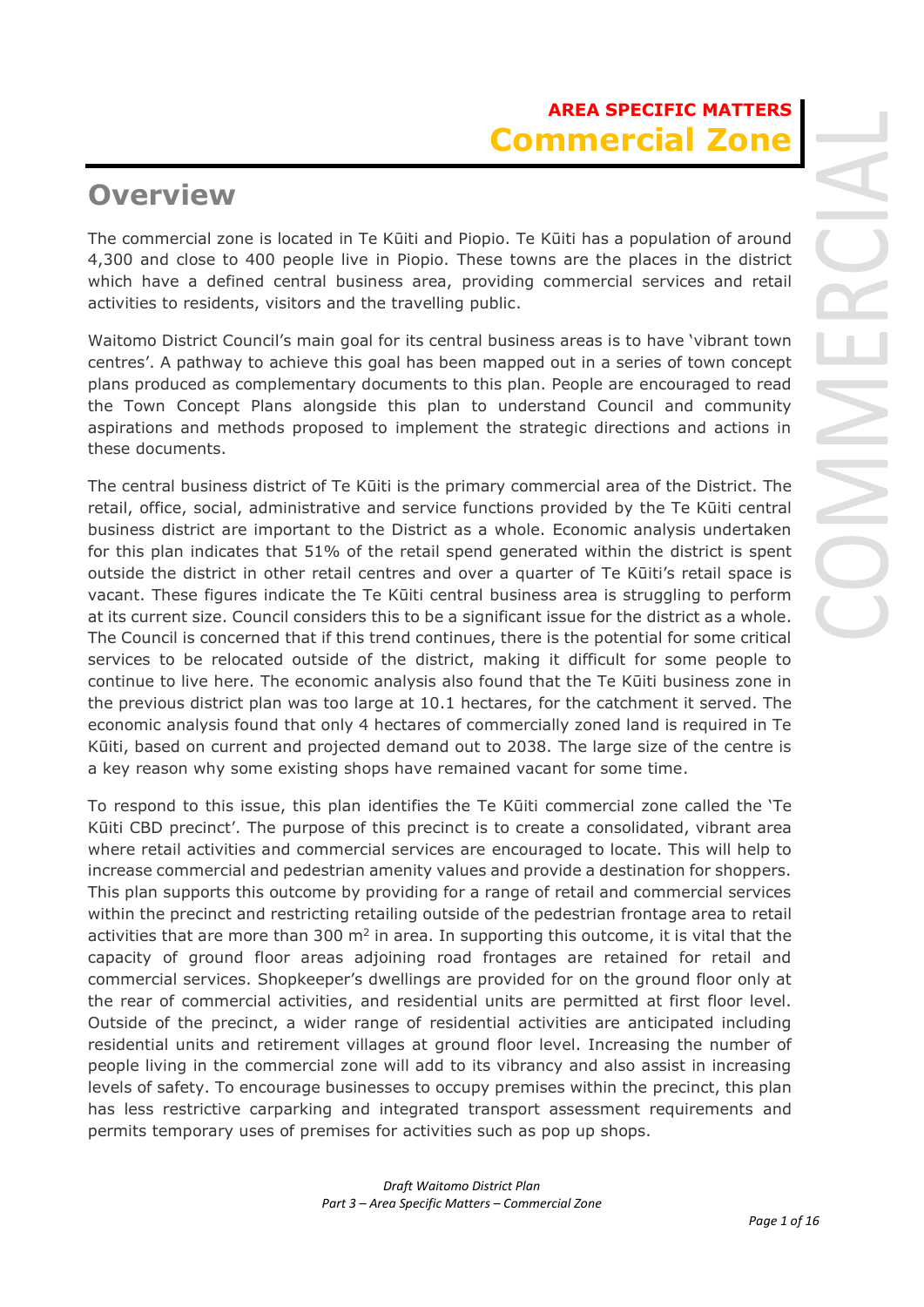The existing commercial area of Piopio is a well-known rest stop for the travelling public and is located in close proximity to several well-known tourist activities. A number of activities have developed to meet this demand and there is considerable potential for Piopio to act as a local tourism hub, providing increased visitor accommodation and tourism facilities. Additionally, the Piopio commercial area also provides a range of services to residents and the surrounding rural community. This plan seeks to support further growth and development of the commercial sector and local employment opportunities. The plan also makes limited provision for industrial activities to locate in the Piopio commercial zone if there is no capacity in the Piopio industrial zone and the effects of the activity can be appropriately managed.

The plan also provides for two commercial precincts. The Te Kumi commercial precinct (PREC2) sits in the residential zone in the northern gateway area of Te Kūiti on State Highway 3. The precinct provides limited services for tourists and travellers. This plan seeks to provide for the ongoing operation of the existing businesses without the limitations of residential zoning, while avoiding further commercial development outside of this precinct area in order to protect Te Kūiti's town centre. The Mokau commercial precinct (PREC4) provides for commercial activities in the Mokau township. Assessment concluded that Mokau could not support a full commercial zone, but retail activities might be hindered by the nature of the settlement zone provisions. Accordingly, a precinct approach was selected and endorsed by the Mokau community through their Town Concept Plan process. Provisions for the Te Kumi and Mokau commercial precincts sit in the residential and settlement zones respectively.

# **Objectives**

*Refer also to the relevant objectives in Part 2 District - Wide Matters* 

- **COMZ-O1.** Actively encourage commercial and retail development and employment opportunities in the commercial zone.
- **COMZ-O2.** Ensure new development and activities are both consistent with, and implement the key moves outlined in the Te Kūiti and Piopio Town Concept Plans.
- **COMZ-O3.** Increase the vitality and maintain the viability of Te Kūiti as the district's primary commercial centre.
- **COMZ-O4.** Create a vibrant, consolidated commercial area in the Te Kūiti CBD precinct which attracts retail and commercial activities, and offers a high amenity pedestrian environment.
- **COMZ-O5.** Support growth and development within the Piopio commercial zone.
- **COMZ-O6.** In Te Kūiti, restrict the expansion of existing industrial activities and, unless there are exceptional circumstances, direct new industrial activities to the industrial zone.
- **COMZ-O7.** Increase the number of people living in the commercial zone.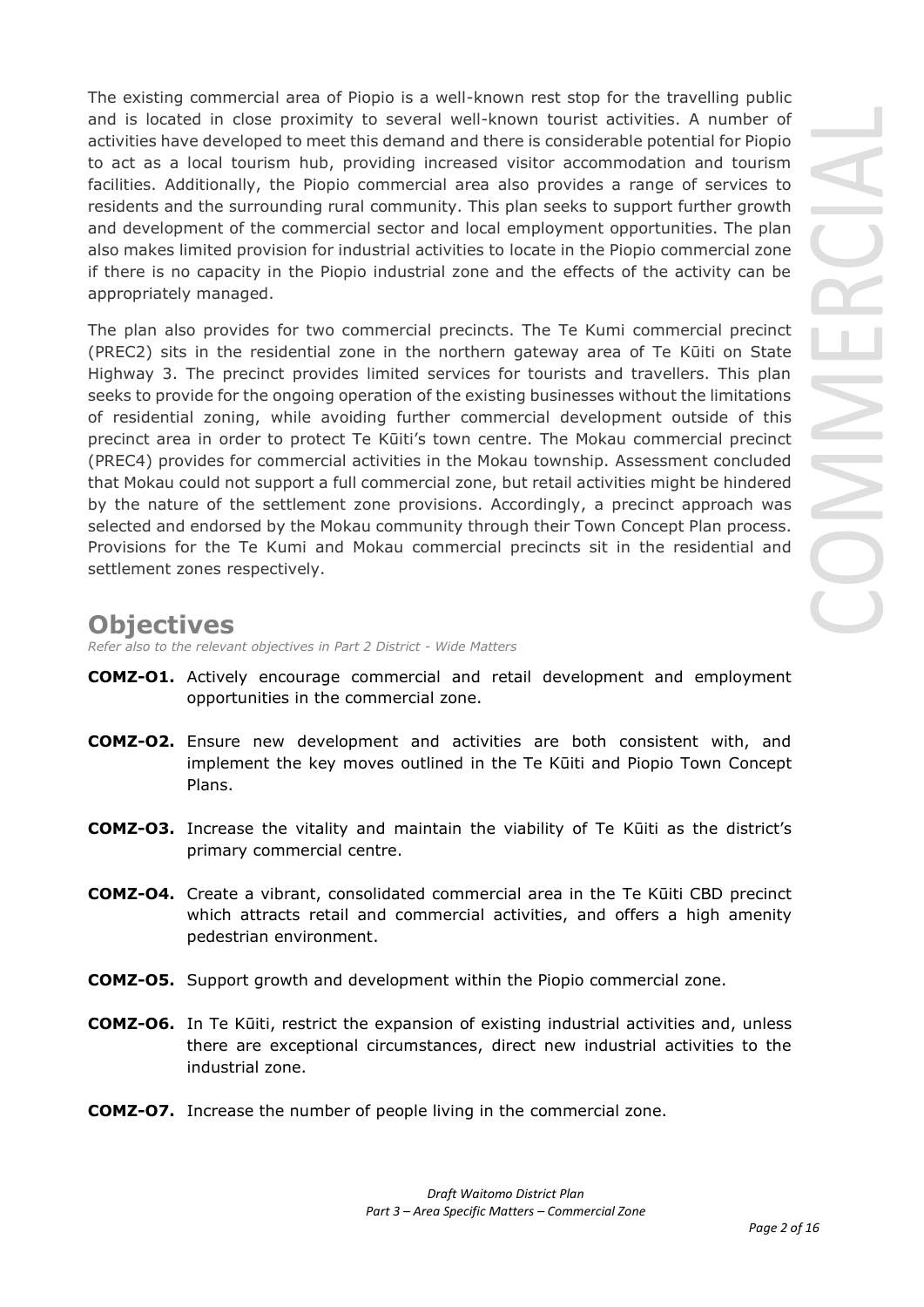**COMZ-O9.** Maintain amenity values to a level that is commensurate with the nature of the commercial zone.

# **Policies**

*Refer also to the relevant policies in Part 2 District - Wide Matters* 

# **All commercial zones**

- **COMZ-P1.** Recognise the positive effects that the establishment of commercial development has in providing local employment opportunities and attracting people to live, work and shop in the district.
- **COMZ-P2.** Promote the community aspirations identified in the Town Concept Plans by encouraging all new activities and redevelopment to implement the key moves and actions they contain.
- **COMZ–P3.** Recognise the positive effects from an increased number of people living in the commercial zone, including an increase in vitality and vibrancy of the area and a reduction in the potential for crime.
- **COMZ–P4.** Recognise the positive effects of allowing a wide range of short term and temporary retail activities and community events within the commercial zone.
- **COMZ-P5.** Ensure that amenity and safety is maintained within the zone and that reverse sensitivity effects are minimised by:
	- 1. Ensuring residential activities within and adjacent to the commercial zones have adequate access to daylight and privacy; and
	- 2. Specifying where activities and structures need to be set back from road and internal boundaries and incorporate landscaping; and
	- 3. Requiring noise sensitive activities located close to State Highways and/or railways to provide sufficient acoustic treatment to protect their level of amenity; and
	- 4. Controlling the scale, dominance and visual effect of commercial buildings by requiring buildings to be setback from adjacent sites in the residential and open space zones; and
	- 5. Minimising the effects of activities that detract from the amenity of other sites within the surrounding environment; and
	- 6. Providing for home businesses where these are of a nature, scale and location that does not adversely affect adjoining properties or the character of the area; and
	- 7. Avoiding the establishment of fortified sites.
- **COMZ–P6.** Industrial activities are generally not compatible with the anticipated level of amenity in the commercial zone and:
	- 1. Must not locate within the Te Kūiti CBD precinct; and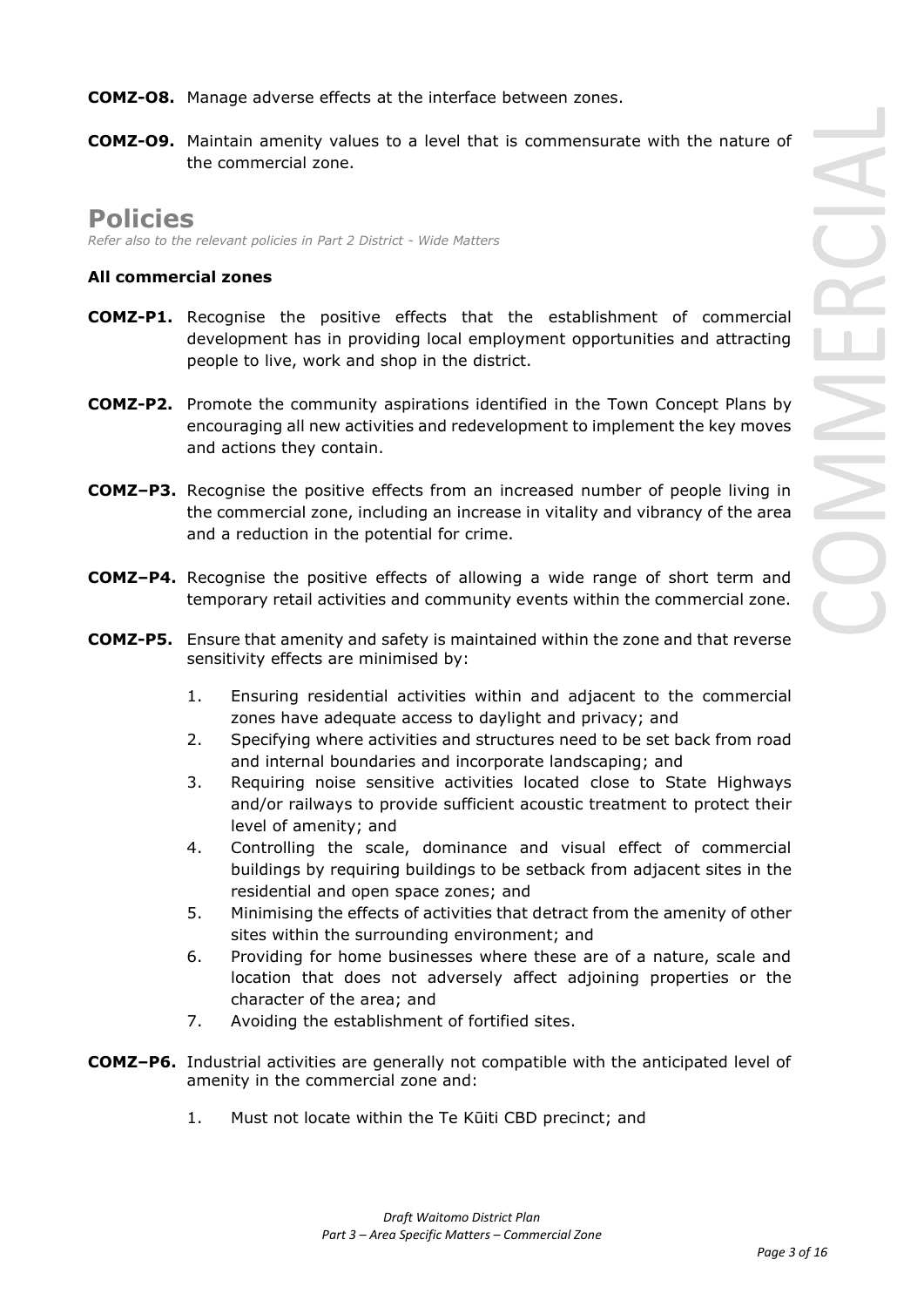- 2. Should be avoided in the Te Kūiti commercial zone unless the activity can fully internalise actual and potential effects including visual effects, noise, odour, traffic generation and parking; and
- 3. May only locate in the Te Kūiti commercial zone if the future capacity of the commercial zone to meet projected demand is not significantly affected; and
- 4. May locate in the Piopio commercial zone if there is no capacity in the Piopio industrial zone and the actual and potential effects of the activity can be appropriately managed.
- **COMZ-P7.** Ensure that development adjoining heritage items listed in SCHED1 Heritage Buildings and Structures does not result in adverse effects on the scheduled site, its setting and vistas to the building.
- **COMZ-P8.** Adequate assessment of the natural hazard risk must be undertaken prior to the establishment of new development. Some areas may not be appropriate for development if the natural hazard risk cannot be appropriately managed.
- **COMZ-P9.** Ensure new development does not exceed available capacities for servicing and infrastructure.

## **Te Kūiti CBD precinct**

- **COMZ–P10.** Create an active and lively town centre that supports social and community wellbeing by:
	- 1. Reinforcing a vibrant pedestrian environment through building design and site layout; and
	- 2. Clustering retail and commercial activities to provide for pedestrian shopping convenience; and
	- 3. Providing for dwellings above ground floor level to maximise capacity for permitted commercial and retail activities at ground level; and
	- 4. Providing flexible working and living options by enabling home businesses and shopkeeper's dwellings only where there is commercial or retail activity fronting the road boundary of the site; and
	- 5. Considering whether the design of the building contributes to a pedestrian oriented environment where a building is of a greater height and scale than those existing; and
	- 6. Actively providing for commercial amenity and community safety by ensuring:
		- (i) Verandahs are provided; and
		- (ii) The front entrance of buildings to face the street; and
		- (iii) Outdoor storage areas are adequately screened; and
		- (iv) Avoidance in the first instance, and where this is not possible, minimising the erection of windowless walls which reduce commercial amenity and the potential for passive surveillance; and
		- (v) That new parking areas and new vehicle access ways which fragment this pedestrian-focused area are restricted.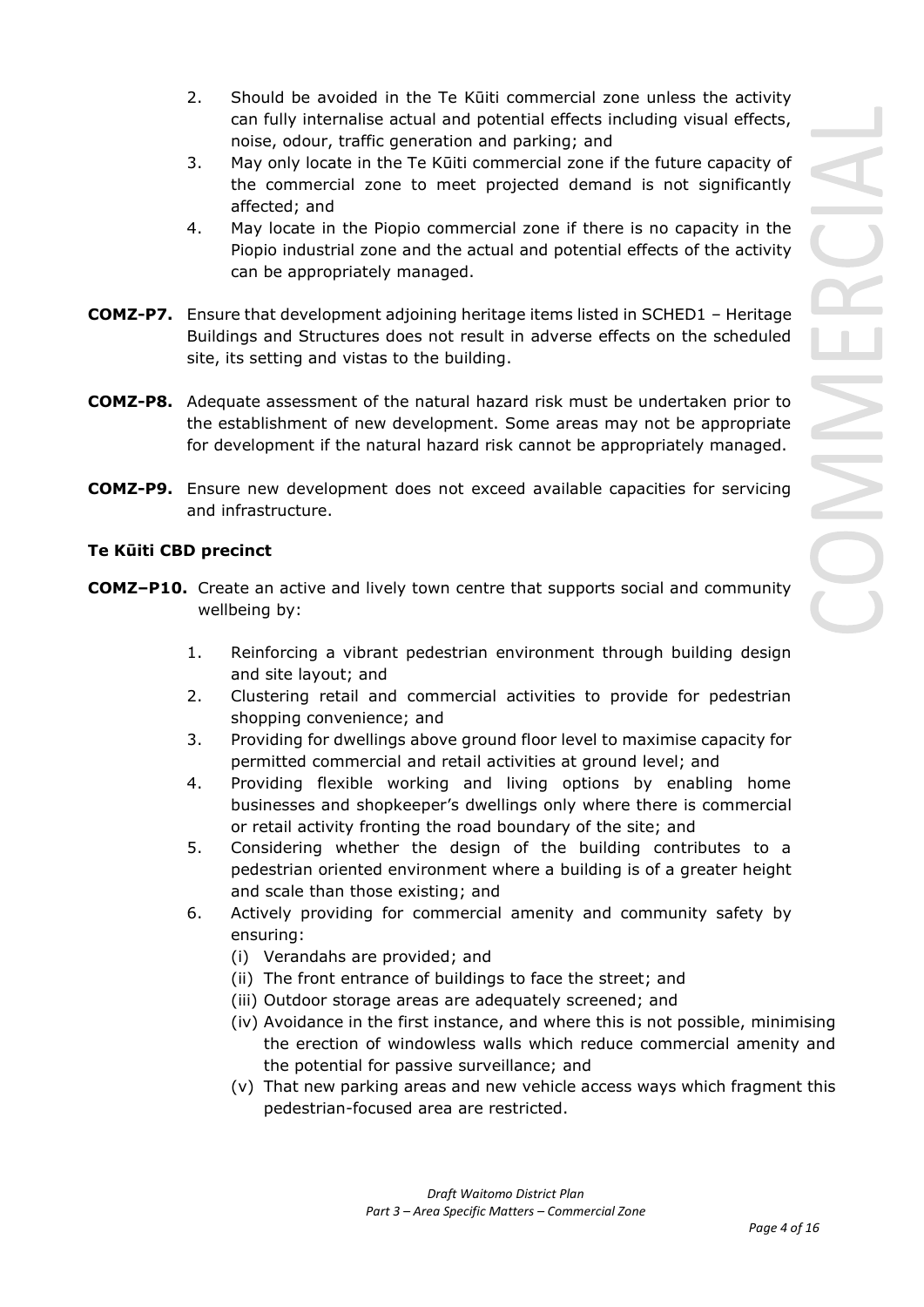**COMZ–P11.** Encourage the use of vacant buildings and sites by providing for a wider range of activities where a building or site has been vacant for 2 years, as long as there is no significant effect on the viability of the Te Kūiti CBD precinct. In cases where an activity is more appropriately located outside of the Te Kūiti CBD precinct, a consent of a limited term may be considered.

### **Te Kūiti commercial zone**

- **COMZ–P12.** Enable the development of a residential and commercial mixed-use environment provided that reverse sensitivity issues are appropriately managed given the level of amenity anticipated across a diverse range of activities.
- **COMZ–P13.** Structures of a greater height and scale than those existing are anticipated, provided that the design of the structure contributes to the amenity of the environment. Developments which reinforce the key moves outlined in the Te Kūiti Town Concept Plan in innovative and creative ways are preferred.
- **COMZ–P14.** Provide for a range of residential activities, including dwellings and retirement villages where these developments positively contribute to anticipated commercial amenity and the overall streetscape.
- **COMZ–P15.** Avoid the fragmentation of retail and commercial activities by only providing for larger scale retail activities and activities that do not impact the role and function of the Te Kūiti CBD precinct as a vibrant, high amenity, retailfocused town centre.

### **Piopio commercial zone**

- **COMZ–P16.** Provide for the growth and redevelopment of the Piopio commercial centre, in a way and at a rate that does not compromise the role and function of Te Kūiti CBD precinct.
- **COMZ–P17.** Ensure the height and scale of any new structures is in keeping with its surroundings. New buildings of more than two storeys should be avoided.
- **COMZ–P18.** Encourage new and innovative tourism and retail activities, whether these are temporary or permanent. Developments which reinforce the key moves outlined in the Piopio Town Concept Plan are preferred.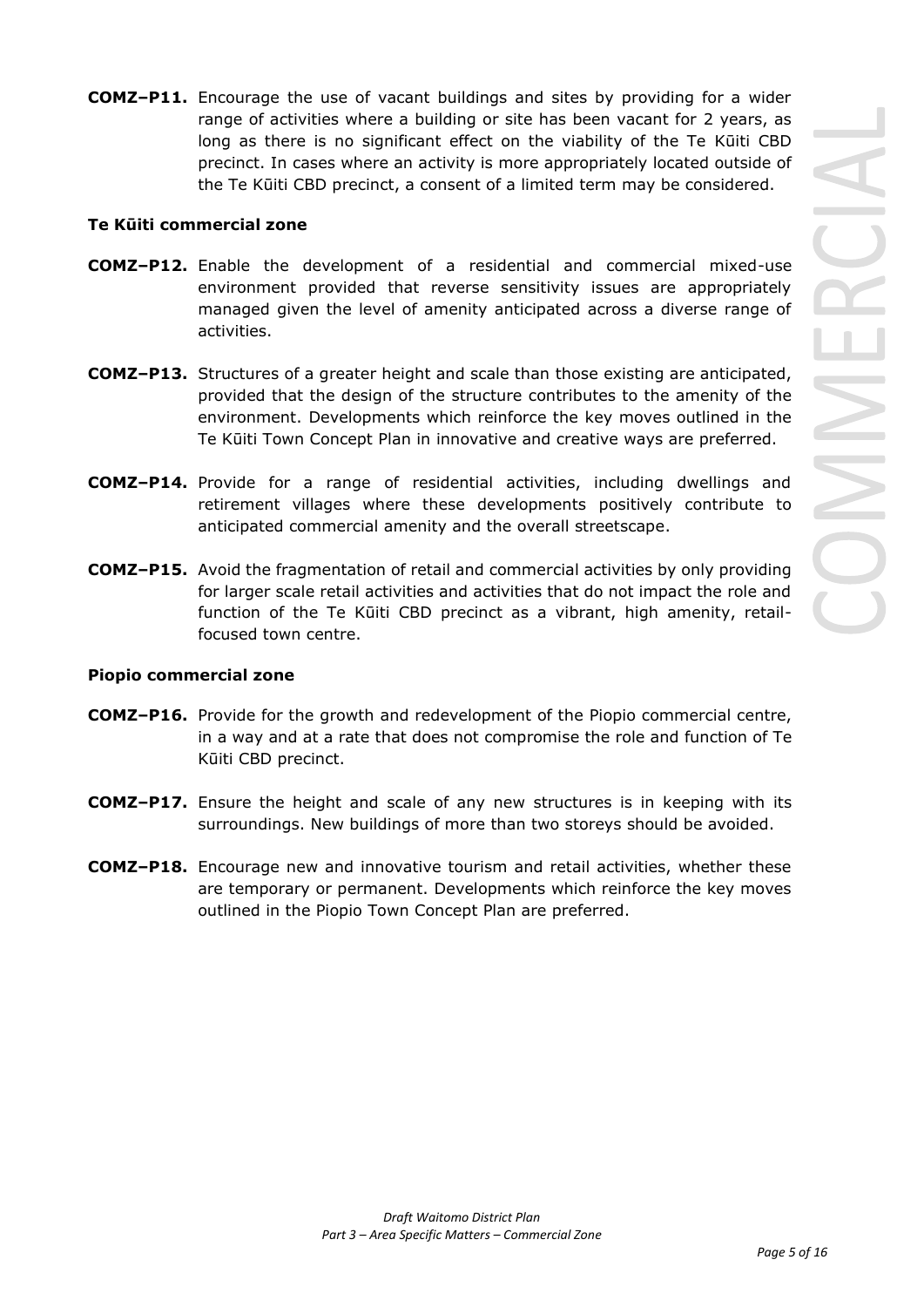# **Rules**

The rules that apply to the commercial zone are contained in the tables listed below. To undertake any activity, it must comply with all the rules listed in:

- COMZ Table 1 Activities Rules; and
- COMZ Table 2 Performance Standards; and
- COMZ Table 3 Activities Rules Te Kūiti CBD Precinct (PREC5)
- Any relevant provision in Part 2 District-Wide Matters.

Where an activity breaches more than one rule, the most restrictive status shall apply to the activity.

Refer to **[Part 1](javascript:void(0)) - How the Plan Works** for an explanation of how to use this Plan, including activity status abbreviations.

### **COMZ - Table 1 - Activities Rules**

| The rules in this table apply to the commercial zone outside of Te Kūiti CBD precinct (PREC5) |                                                                                   |
|-----------------------------------------------------------------------------------------------|-----------------------------------------------------------------------------------|
| COMZ-R1.                                                                                      | <b>Retail activities and pop up shops</b>                                         |
| COMZ-R2.                                                                                      | Large format retail and outdoor retail activities                                 |
| COMZ-R3.                                                                                      | <b>Commercial services, tourism facilities and indoor fitness centres</b>         |
| COMZ-R4.                                                                                      | <b>Theatres and cinemas</b>                                                       |
| COMZ-R5.                                                                                      | Cafes, restaurants, clubrooms and licensed premises, coffee carts and food trucks |
| COMZ-R6.                                                                                      | <b>Educational facilities, community facilities and Marae Complex</b>             |
| COMZ-R7.                                                                                      | <b>Libraries and museums</b>                                                      |
| COMZ-R8.                                                                                      | <b>Healthcare facilities</b>                                                      |
| COMZ-R9.                                                                                      | Visitor accommodation and residential based visitor accommodation                 |
| COMZ-R10.                                                                                     | Residential units above ground floor level                                        |
| <b>COMZ-R11.</b>                                                                              | Residential units, minor residential units and duplex dwellings                   |
| <b>COMZ-R12.</b>                                                                              | Compact housing developments in the Te Kūiti commercial zone only                 |
| COMZ-R13.                                                                                     | <b>Emergency services facilities</b>                                              |
| COMZ-R14.                                                                                     | Motor vehicle repair garages                                                      |
| <b>COMZ-R15.</b>                                                                              | Accessory buildings ancillary to any permitted activity                           |
| <b>COMZ-R16.</b>                                                                              | Construction, additions and alteration of buildings for any permitted activity    |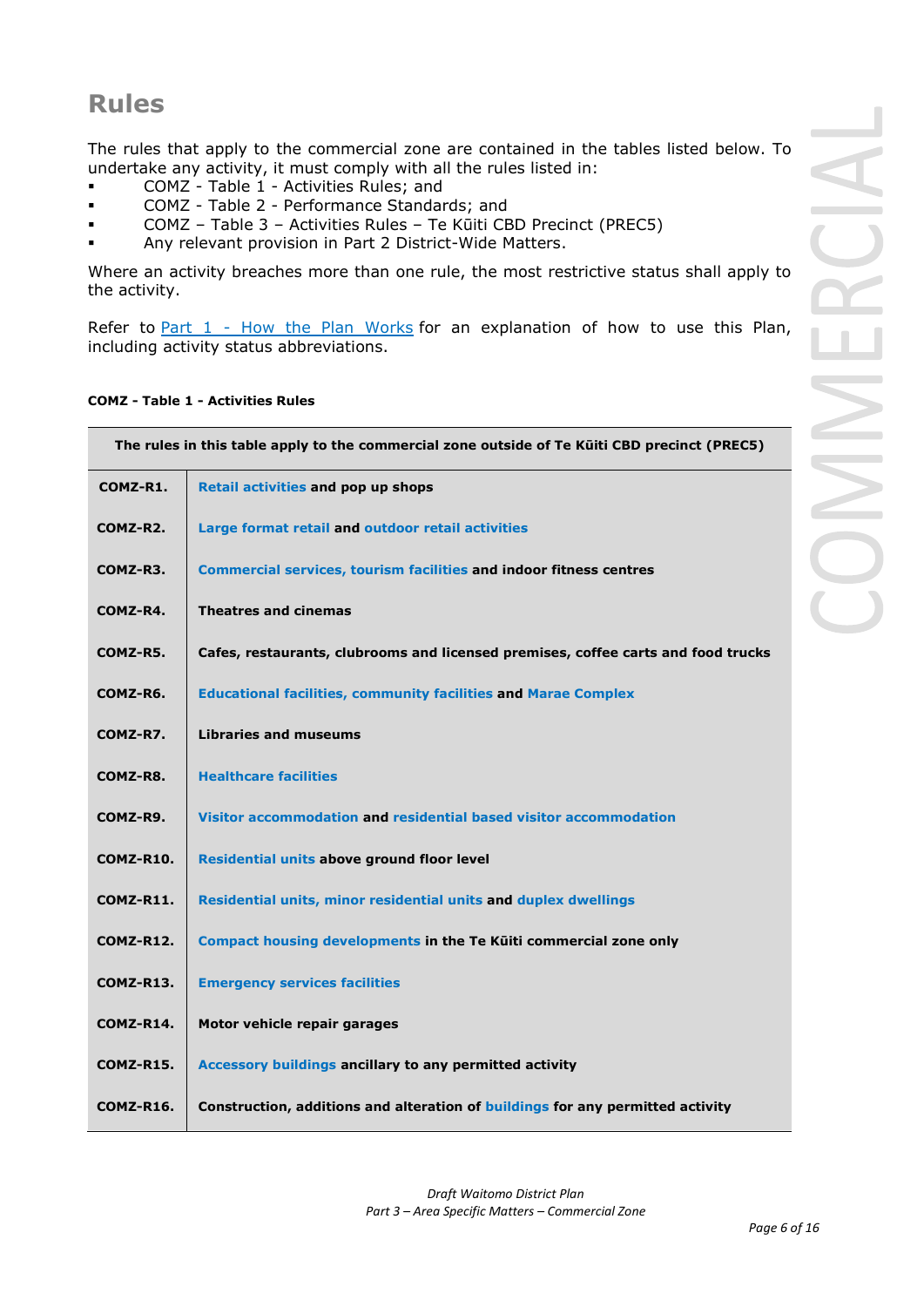| <b>Activity status: PER</b>                                                                                                                                                             |                                                                                                                                                                                                                                                                                                                                                                                                                                                                                                     | Activity status where compliance is not<br>achieved with COMZ-R28 to COMZ-R30: RDIS                                                                                       |  |
|-----------------------------------------------------------------------------------------------------------------------------------------------------------------------------------------|-----------------------------------------------------------------------------------------------------------------------------------------------------------------------------------------------------------------------------------------------------------------------------------------------------------------------------------------------------------------------------------------------------------------------------------------------------------------------------------------------------|---------------------------------------------------------------------------------------------------------------------------------------------------------------------------|--|
| Where:<br>2 are complied with.                                                                                                                                                          | 1. All of the performance standards in COMZ -Table<br>Note: Where the building is listed in <b>SCHED1 - Heritage</b>                                                                                                                                                                                                                                                                                                                                                                                | Activity status where compliance is not<br>achieved with COMZ-R31 to COMZ-R37: DIS<br>Where the activity is RDIS, the matters over<br>which discretion is restricted are: |  |
| chapter.                                                                                                                                                                                | <b>Buildings and Structures, also see the historic heritage</b>                                                                                                                                                                                                                                                                                                                                                                                                                                     | (a) The matters of discretion associated with any<br>performance standard which cannot be complied<br>with in COMZ -Table 2.                                              |  |
| <b>Activity status: NC</b><br>Where:                                                                                                                                                    |                                                                                                                                                                                                                                                                                                                                                                                                                                                                                                     | Activity status where compliance is not<br>achieved: N/A                                                                                                                  |  |
|                                                                                                                                                                                         | 2. Residential units, minor residential units and<br>duplex dwellings at ground level proposed to<br>locate in the Piopio commercial zone; or<br>3. Compact housing developments proposed to<br>locate in the Piopio commercial zone.                                                                                                                                                                                                                                                               |                                                                                                                                                                           |  |
| COMZ-R17.                                                                                                                                                                               | <b>Home businesses</b>                                                                                                                                                                                                                                                                                                                                                                                                                                                                              |                                                                                                                                                                           |  |
| <b>Activity status: PER</b><br>Where:                                                                                                                                                   |                                                                                                                                                                                                                                                                                                                                                                                                                                                                                                     | Activity status where compliance is not<br>achieved: DIS                                                                                                                  |  |
|                                                                                                                                                                                         | 1. Any outdoor storage must be visually screened<br>from any road or public space; and<br>2. A home business may include home based<br>childcare but must not be any of the following<br>activities: motor vehicle wrecking, activities<br>involving scrap metal or demolition materials or<br>hazardous waste substances, activities involving<br>fish or meat processing, boarding and/or breeding<br>kennels or catteries. In the commercial zone these<br>activities are industrial activities. |                                                                                                                                                                           |  |
| COMZ-R18.                                                                                                                                                                               | Housing and keeping of animals                                                                                                                                                                                                                                                                                                                                                                                                                                                                      |                                                                                                                                                                           |  |
| <b>Activity status: PER</b><br>Where:<br>1. Only domestic pets may be housed and kept in<br>the commercial zone. Poultry, pigs, horses, farm<br>animals and beehives are not permitted. |                                                                                                                                                                                                                                                                                                                                                                                                                                                                                                     | Activity status where compliance is not<br>achieved: DIS                                                                                                                  |  |
| COMZ-R19.                                                                                                                                                                               | Demolition and/or removal of buildings and structures                                                                                                                                                                                                                                                                                                                                                                                                                                               |                                                                                                                                                                           |  |
| <b>Activity status: PER</b>                                                                                                                                                             |                                                                                                                                                                                                                                                                                                                                                                                                                                                                                                     | Activity status where compliance is not<br>achieved: N/A                                                                                                                  |  |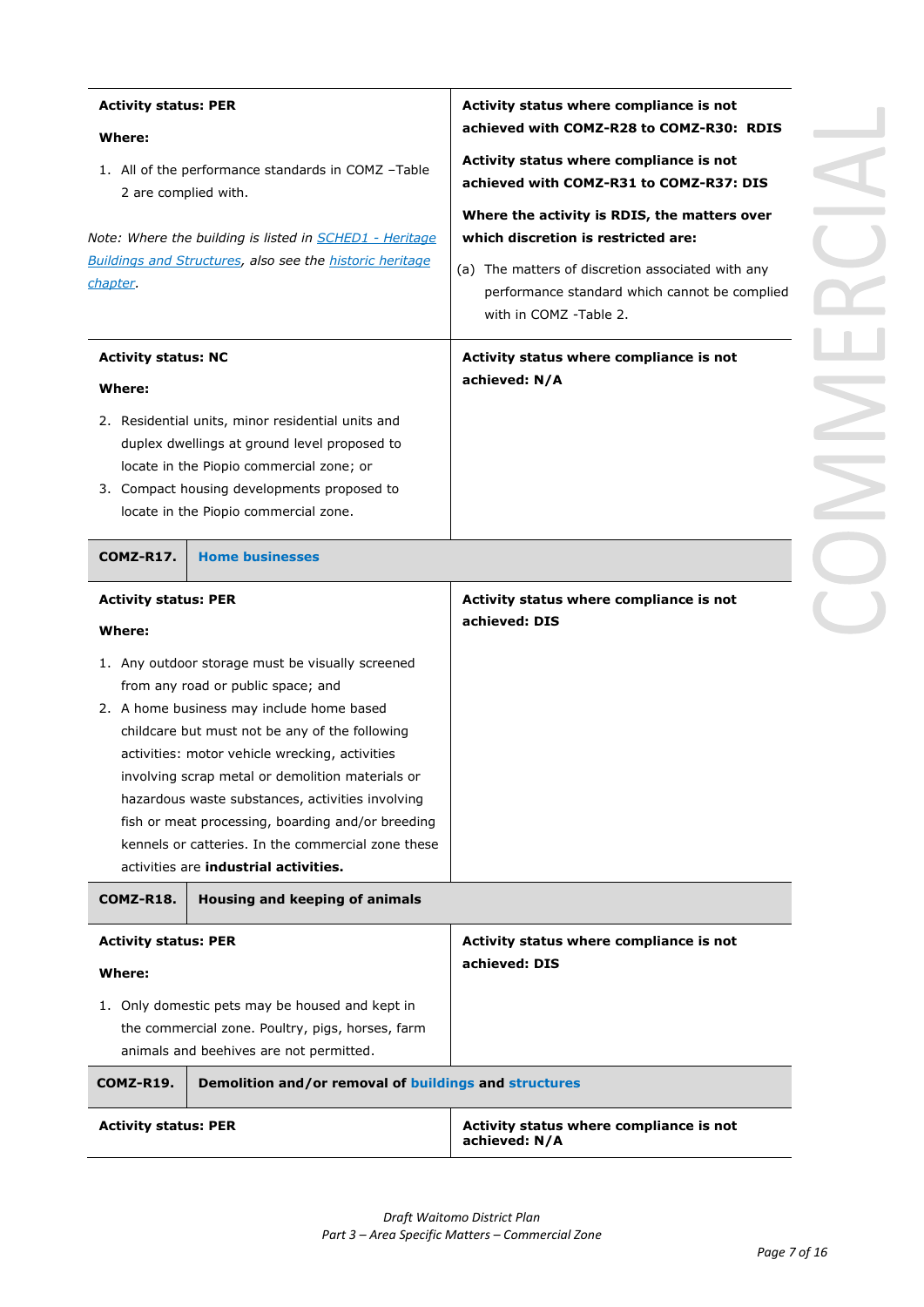| Note: Where the building is listed in SCHED1 -             |
|------------------------------------------------------------|
| <b>Heritage Buildings and Structures, see the historic</b> |
| heritage chapter.                                          |

**COMZ-R20. Retirement villages, boarding houses and managed care facilities**

#### **Activity status: RDIS**

### **Where:**

1. The activity is not located in the Piopio commercial zone.

#### **Where the activity is RDIS, the matters over which discretion is restricted are:**

- (a) The size, design, location, construction and materials used; and
- (b) Effects on the streetscape and amenity of the area; and
- (c) The level of on-site amenity, landscaping and outdoor living space provided to residents; and
- (d) Adverse effects on the safe, efficient and effective operation of the road transport network, giving particular consideration to pedestrian and cyclist safety; and
- (e) Parking, manoeuvring and access; safety and efficiency, including the provision of sufficient off-street parking and the effects of traffic generation; and
- (f) Consideration of reverse sensitivity effects; and
- (g) The extent to which the key moves in the relevant Town Concept Plan have been considered and provided for.

#### **Activity status when compliance is not achieved: NC**

| COMZ-R21.                                                                              | Service stations and takeaway food outlets with a drive through facility                                |  |
|----------------------------------------------------------------------------------------|---------------------------------------------------------------------------------------------------------|--|
|                                                                                        | <b>Activity status: DIS</b><br>Activity status where compliance is not<br>achieved: N/A                 |  |
| <b>COMZ-R22.</b>                                                                       | Industrial activities in the Piopio commercial zone                                                     |  |
|                                                                                        | <b>Activity status: DIS</b><br>Activity status where compliance is not<br>achieved: N/A                 |  |
| <b>COMZ-R23.</b>                                                                       | New buildings adjacent to heritage items listed in SCHED1 - Heritage Buildings and<br><b>Structures</b> |  |
| <b>COMZ-R24.</b>                                                                       | Activities not otherwise listed in COMZ - Table 1                                                       |  |
|                                                                                        | Activity status where compliance is not<br><b>Activity status: DIS</b><br>achieved: N/A                 |  |
| <b>COMZ-R25.</b>                                                                       | Industrial and trade waste and hazardous substances processing or disposal                              |  |
| <b>COMZ-R26.</b>                                                                       | Industrial activities in the Te Külti commercial zone                                                   |  |
| COMZ-R27.                                                                              | <b>Fortified sites</b>                                                                                  |  |
| Activity status where compliance is not<br><b>Activity status: NC</b><br>achieved: N/A |                                                                                                         |  |
|                                                                                        |                                                                                                         |  |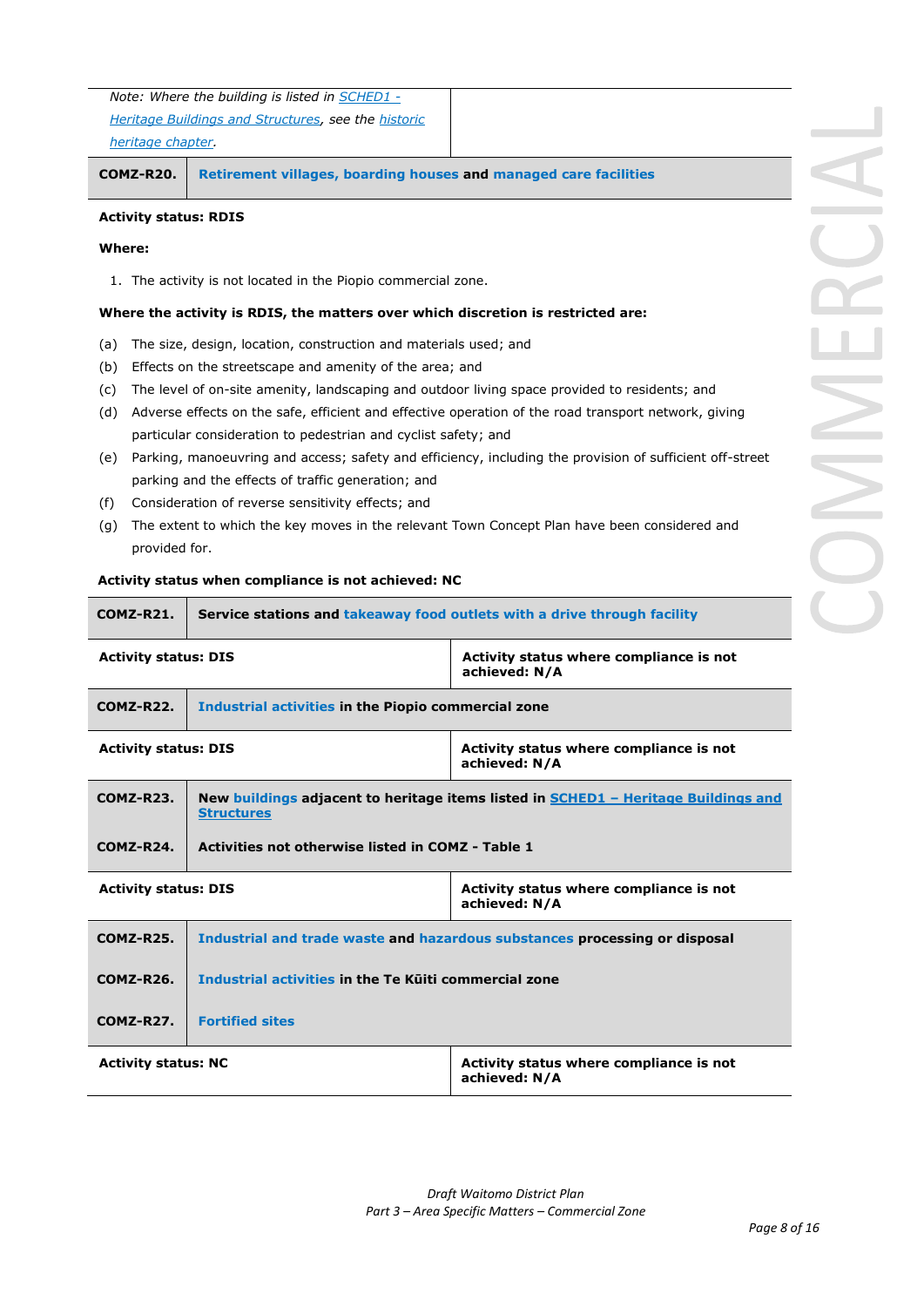### **COMZ - Table 2 - Performance Standards**

| COMZ-R28.                                                                 | Minimum setback from internal boundaries                                                                                                                                                                                                                                                                                                                                                                                                                                                                                                                                                                                                                                                                                                                                                                                |                                                                                                                                                                                                                                                                                                                                                                                                                                                                                                                                                                                                                                                                                                                                                                         |
|---------------------------------------------------------------------------|-------------------------------------------------------------------------------------------------------------------------------------------------------------------------------------------------------------------------------------------------------------------------------------------------------------------------------------------------------------------------------------------------------------------------------------------------------------------------------------------------------------------------------------------------------------------------------------------------------------------------------------------------------------------------------------------------------------------------------------------------------------------------------------------------------------------------|-------------------------------------------------------------------------------------------------------------------------------------------------------------------------------------------------------------------------------------------------------------------------------------------------------------------------------------------------------------------------------------------------------------------------------------------------------------------------------------------------------------------------------------------------------------------------------------------------------------------------------------------------------------------------------------------------------------------------------------------------------------------------|
| (i)<br>(ii)<br>duplex<br><b>AND</b><br>same holding; and<br>with NATC-R2. | 1. Outside of the Te Kūiti CBD precinct (PREC5), the<br>minimum setback for buildings from internal<br>boundaries as measured from the outer edge of<br>the eave must be 1.5 m where:<br>The site is adjacent to the residential or open<br>space zones; and/or<br>The site is adjacent to a residential unit,<br>dwelling<br>compact<br>or<br>housing<br>development in the commercial zone.<br>2. In all other circumstances there is no minimum<br>setback provided that no building or eave shall<br>encroach into any vehicle accessway, service<br>lane, driveway, or other vehicle access point; and<br>3. Structures may be erected up to any common<br>boundary with an adjoining site which is in the<br>4. This rule does not apply to common walls.<br>Note: All buildings and structures, must also comply | Matters over which discretion is restricted:<br>(a) Visual effects including bulk, scale and location<br>of the structure; and<br>(b) The provision of daylight and sunlight into<br>neighbouring buildings; and<br>(c) Effects on surrounding properties and/or zone's<br>character and amenity; and<br>(d) Ability to soften the visual impact of the<br>structure from nearby residential properties<br>and adjoining road boundaries, including<br>retention of any existing mature trees and<br>landscaping; and<br>(e) The potential effects of the structure or eave<br>encroaching into any vehicle accessway, service<br>lane, driveway, or other vehicle access point;<br>and<br>Potential reverse sensitivity effects on any<br>(f)<br>adjoining activities. |
| COMZ-R29.                                                                 | <b>Height in relation to boundary</b><br>1. Outside of the Te Kūiti CBD precinct (PREC5),<br>where the site is adjacent to the residential or<br>open space zones or it is adjacent to a residential<br>activity in the commercial zone, no building or<br>stored materials shall penetrate a recession plane<br>at right angles to a boundary inclined inwards and<br>upwards at an angle of 45° from 3 m above the<br>ground level of the front, side or rear boundaries<br>of a site. See Figure - COMZ 1; and<br>2. In all other circumstances there is no building<br>height in relation to boundary requirement.                                                                                                                                                                                                  | <b>Matters over which discretion is restricted:</b><br>(a) Visual effects including bulk, scale and location<br>of the structure; and<br>(b) The provision of daylight and sunlight into<br>neighbouring buildings; and<br>(c) Effects on surrounding properties, character<br>and amenity; and<br>(d) Ability to soften the visual impact of<br>the structure from nearby residential properties<br>and adjoining road boundaries, including<br>retention of any existing mature trees and<br>landscaping; and<br>(e) Potential reverse sensitivity effects on any<br>adjoining activities.                                                                                                                                                                            |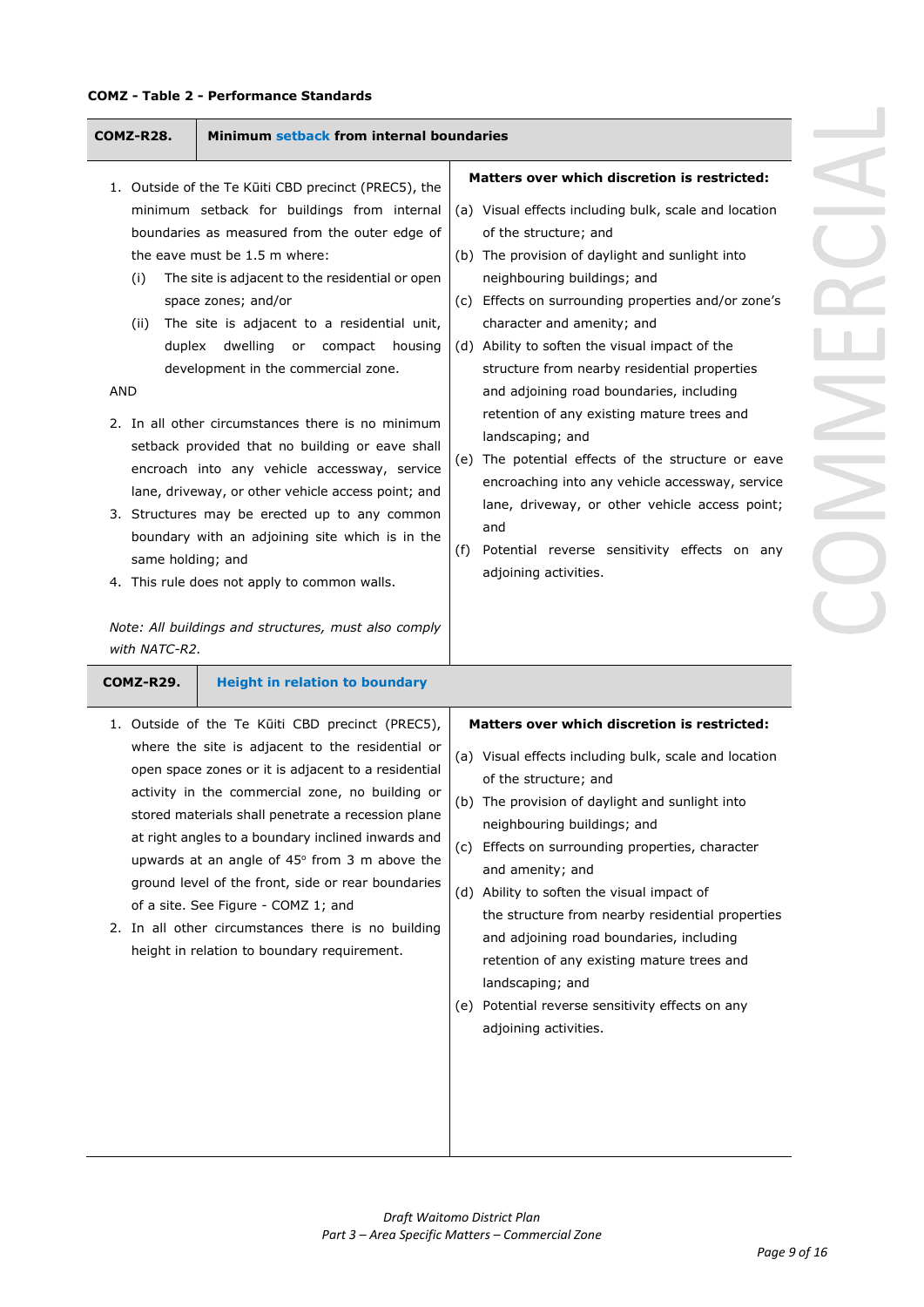### **Figure – COMZ 1 – Height in relation to boundary**



#### **COMZ-R30. Noise insulation for noise sensitive activities**

- 1. All new buildings accommodating noise sensitive activities must be insulated to achieve a noise level of 40dB LAeq inside habitable rooms where it is proposed to be located within:
	- (i) 40 m of State Highway 3 (as measured from the edge of the carriageway) where the posted speed limit is equal to or less than 70km/hour; or
	- (ii) 40 m of a railway track;

### AND

- 2. A report from an experienced acoustic practitioner must be submitted at the time of application to demonstrate compliance with this rule; and
- 3. This rule does not apply to any item listed in SCHED1 - Heritage Buildings and Structures.

#### **Matters over which discretion is restricted:**

- (a) The time and duration of the noise effect and the impact of any vibration; and
- (b) The extent to which the activity can be relocated to meet setback requirements; and
- (c) The layout, design and location of the activity, including consideration of wind and climate patterns and the ability to maintain on-site amenity; and
- (d) Topographical and geographical features affecting the receiving environment in respect of vibration and noise: and
- (e) Outcomes of the acoustic report.

| <b>COMZ-R31.</b> | <b>Height</b>                                                                                                                                                                                                                                                                                                                        |                                                          |
|------------------|--------------------------------------------------------------------------------------------------------------------------------------------------------------------------------------------------------------------------------------------------------------------------------------------------------------------------------------|----------------------------------------------------------|
|                  | 1. In Te Kūiti, structures must not exceed 10 m in<br>height as measured from ground level; and<br>2. In Piopio, structures must not exceed 9 m in<br>height as measured from ground level; and<br>3. Hose drying and siren towers associated with fire<br>stations must not exceed 15 m in height as<br>measured from ground level. | Activity status where compliance is not<br>achieved: DIS |
| <b>COMZ-R32.</b> | <b>Screening outdoor storage</b>                                                                                                                                                                                                                                                                                                     |                                                          |
|                  | 1. Any outdoor storage must be fully screened by<br>landscaping or solid walls or fences 2 m in height<br>as measured from ground level.                                                                                                                                                                                             | Activity status where compliance is not<br>achieved: DIS |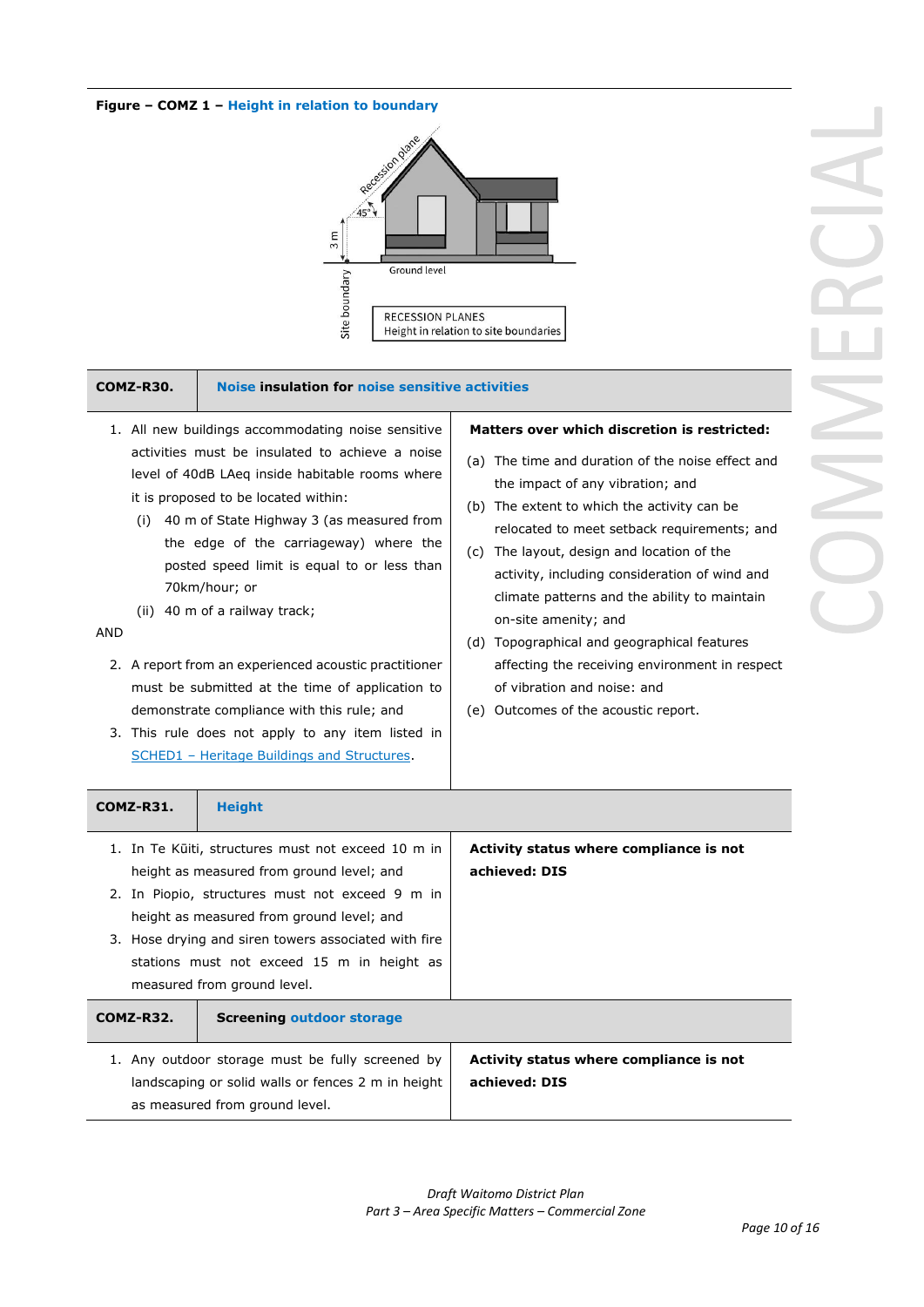|    | COMZ-R33.     | <b>Servicing</b>                                                                               |                                         |
|----|---------------|------------------------------------------------------------------------------------------------|-----------------------------------------|
| 1. |               | All sites/developments must be connected to the                                                | Activity status where compliance is not |
|    |               | Council's reticulated wastewater and                                                           | achieved: DIS                           |
|    |               | water supply system; and                                                                       |                                         |
| 2. |               | In Te Kūiti, all sites/developments must be                                                    |                                         |
|    |               | connected to the Council's reticulated                                                         |                                         |
|    |               | stormwater system; and                                                                         |                                         |
| 3. |               | In Piopio, all developments must be on a site of                                               |                                         |
|    |               | sufficient size to enable on site detention and                                                |                                         |
|    |               | disposal of stormwater (as measured in a 10%                                                   |                                         |
|    | AEP).         |                                                                                                |                                         |
|    | COMZ-R34.     | Requirements within the Te Küiti CBD precinct (PREC5)                                          |                                         |
|    |               | On front, corner and through sites within the Te Kūiti                                         | Activity status where compliance is not |
|    | CBD precinct: |                                                                                                | achieved: DIS                           |
|    |               | 1. All buildings must be constructed on the road                                               |                                         |
|    |               | boundary of a site; and                                                                        |                                         |
|    |               | 2. The main public entrance into any building must                                             |                                         |
|    |               | be orientated so that it is parallel to the road                                               |                                         |
|    |               | boundary of the site; and                                                                      |                                         |
|    |               | 3. All buildings must have transparent display                                                 |                                         |
|    |               | windows extending over at least 50% of the area                                                |                                         |
|    |               | of the ground floor façade, comprising clear glass;                                            |                                         |
|    | and           |                                                                                                |                                         |
|    | boundary,     | 4. No site may have a vehicle crossing over the front<br>that existing<br>providing<br>vehicle |                                         |
|    |               | crossings may be retained; and                                                                 |                                         |
|    |               | 5. All buildings must provide a verandah designed in                                           |                                         |
|    |               | relation to its neighbouring buildings that:                                                   |                                         |
|    | (i)           | Is continuous along the entire length of the                                                   |                                         |
|    |               | property frontage and provides a waterproof                                                    |                                         |
|    |               | connection to the adjoining property; and                                                      |                                         |
|    |               | (ii) Has a minimum depth of 3 m and stops at                                                   |                                         |
|    |               | least 0.5 m short of the road kerb, except                                                     |                                         |
|    |               | that where the distance between the                                                            |                                         |
|    |               | building and road kerb is less than 3.5 m,                                                     |                                         |
|    |               | the verandah depth must be narrower to                                                         |                                         |
|    |               | enable it to stop 0.5m short of the kerb; and                                                  |                                         |
|    |               | (iii) Does not penetrate a height plane 4 m                                                    |                                         |
|    |               | parallel to the ground; and                                                                    |                                         |
|    |               | (iv) Has a minimum ground level stud height of                                                 |                                         |
|    | 3 m;          |                                                                                                |                                         |
|    | AND           |                                                                                                |                                         |
|    |               | 6. Any building listed in <b>SCHED1</b> - Heritage Buildings                                   |                                         |
|    |               | and Structures does not require a verandah where                                               |                                         |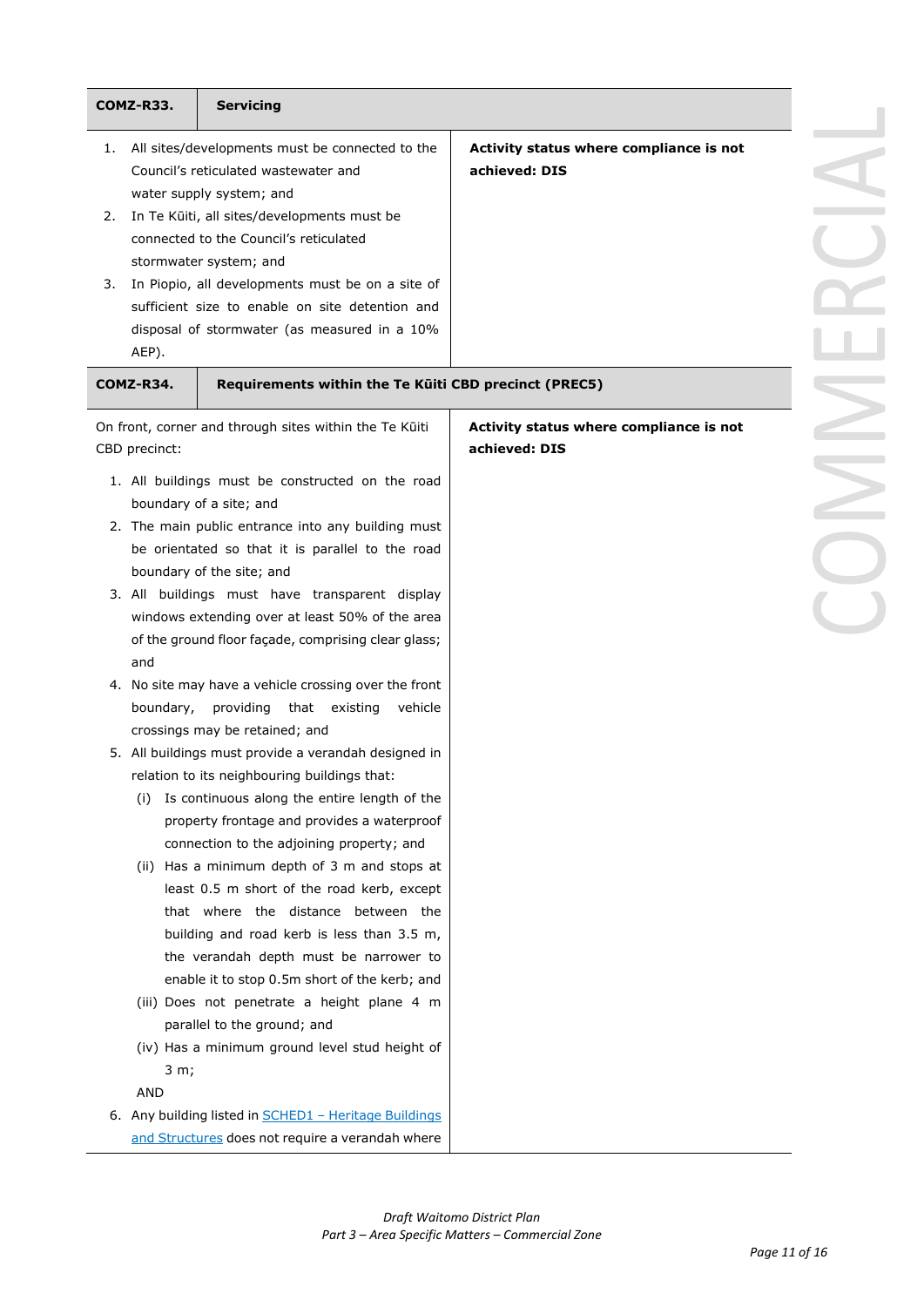| building.                                             | it was not part of the original design of the                                                                                                                                                                                                                                                                                                                                                                                                                                                                                                                                                                                                                                        |                                                                                |
|-------------------------------------------------------|--------------------------------------------------------------------------------------------------------------------------------------------------------------------------------------------------------------------------------------------------------------------------------------------------------------------------------------------------------------------------------------------------------------------------------------------------------------------------------------------------------------------------------------------------------------------------------------------------------------------------------------------------------------------------------------|--------------------------------------------------------------------------------|
| <b>COMZ-R35.</b>                                      |                                                                                                                                                                                                                                                                                                                                                                                                                                                                                                                                                                                                                                                                                      | Floor space requirements in the Te Küiti commercial zone (excluding PREC5)     |
|                                                       | 1. Retail activities, cafes, restaurants, licensed<br>premises and tourism facilities must be in a single<br>tenancy and/or ownership and must be greater<br>than 300 m <sup>2</sup> gross floor area.                                                                                                                                                                                                                                                                                                                                                                                                                                                                               | Activity status where compliance is not<br>achieved: DIS                       |
| COMZ-R36.                                             | PREC5)                                                                                                                                                                                                                                                                                                                                                                                                                                                                                                                                                                                                                                                                               | Maximum number of residential units in the Te Küiti commercial zone (excluding |
| 1.<br>on the site; and<br>2.<br><b>OR</b><br>area; or | The maximum number of buildings per site is:<br>One residential unit per 450 $m2$ of net site area,<br>except sites less than 450 m <sup>2</sup> existing on (date of<br>plan notification) may erect one residential unit<br>One minor residential unit<br>3. One set of duplex dwellings per 800 $m2$ of net site<br>4. A compact housing development comprising no<br>more than 6 residential units where 300 m <sup>2</sup> of net<br>site area is provided per unit.<br>Note: Residential units, minor residential units and<br>duplex dwellings at ground level and compact housing<br>developments in the Piopio commercial zone or in<br>PREC5 are non-complying activities. | Activity status where compliance is not<br>achieved: DIS                       |
| COMZ-R37.                                             | Compact housing developments in the Te Kūiti commercial zone                                                                                                                                                                                                                                                                                                                                                                                                                                                                                                                                                                                                                         |                                                                                |
|                                                       | 1. At least 30% of the net site area of any site or<br>unit site area must be grassed or otherwise<br>landscaped in a manner that retains the<br>permeable nature of the surface; and<br>2. Each development must provide one communally<br>accessible outdoor service space with a minimum<br>area of 10 m <sup>2</sup> which must be screened so that it<br>is not visible from the road boundary of the site.                                                                                                                                                                                                                                                                     | Activity status where compliance is not<br>achieved: DIS                       |
| activities.                                           | Note: Compact housing developments in the Piopio<br>commercial zone or in PREC5 are non-complying                                                                                                                                                                                                                                                                                                                                                                                                                                                                                                                                                                                    |                                                                                |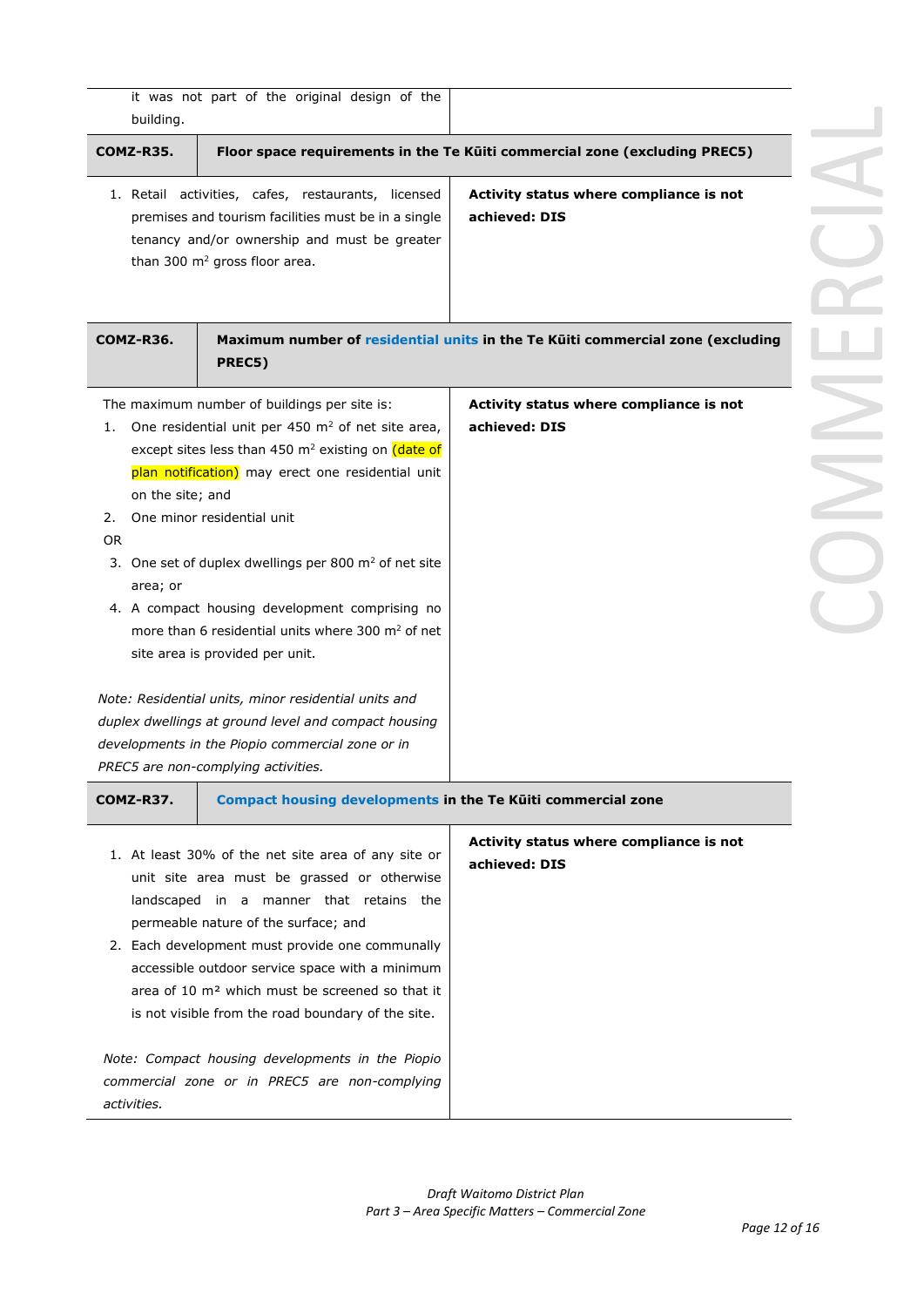# **Te Kuiti CBD Precinct (PREC5)**

### **SETZ - Table 3 – Activities Rules – Te Kuiti CBD Precinct PREC5)**

| The rules in this table apply to the Te Küiti CBD precinct (PREC5)                                     |                                                                                              |  |
|--------------------------------------------------------------------------------------------------------|----------------------------------------------------------------------------------------------|--|
| <b>Retail activities and pop up shops</b>                                                              |                                                                                              |  |
| <b>Commercial services, tourism facilities and indoor fitness centres</b>                              |                                                                                              |  |
| <b>Theatres and cinemas</b>                                                                            |                                                                                              |  |
| Cafes, restaurants, clubrooms and licensed premises, coffee carts and food trucks                      |                                                                                              |  |
| <b>Libraries and museums</b>                                                                           |                                                                                              |  |
| <b>Healthcare facilities</b>                                                                           |                                                                                              |  |
| <b>Visitor accommodation</b>                                                                           |                                                                                              |  |
| Residential units and residential based visitor accommodation above ground floor<br>level              |                                                                                              |  |
| Accessory buildings ancillary to any permitted activity                                                |                                                                                              |  |
| <b>PREC5-R10.</b><br>Construction, additions and alteration of buildings for any permitted activity    |                                                                                              |  |
| <b>Activity status: PER</b><br>Activity status where compliance is not                                 |                                                                                              |  |
|                                                                                                        | achieved with COMZ-R28 to COMZ-R30: RDIS                                                     |  |
| Activity status where compliance is not<br>All of the performance standards in COMZ -<br>1.            |                                                                                              |  |
|                                                                                                        | achieved with COMZ-R31 to COMZ-R37: DIS                                                      |  |
| Where the activity is RDIS, the matters over                                                           |                                                                                              |  |
| which discretion is restricted are:<br><b>Buildings and Structures, also see the historic heritage</b> |                                                                                              |  |
|                                                                                                        | Table 2 are complied with.<br>Note: Where the building is listed in <b>SCHED1</b> - Heritage |  |

(a) The matters of discretion associated with any performance standard which cannot be complied with in COMZ -Table 2.

| <b>PREC5-R11.</b>                            | <b>Home businesses</b> |                                         |
|----------------------------------------------|------------------------|-----------------------------------------|
| <b>Activity status: PER</b>                  |                        | Activity status where compliance is not |
| Where:                                       |                        | achieved: DIS                           |
| 1. No outdoor storage associated with a home |                        |                                         |
| business is permitted; and                   |                        |                                         |

*chapter.*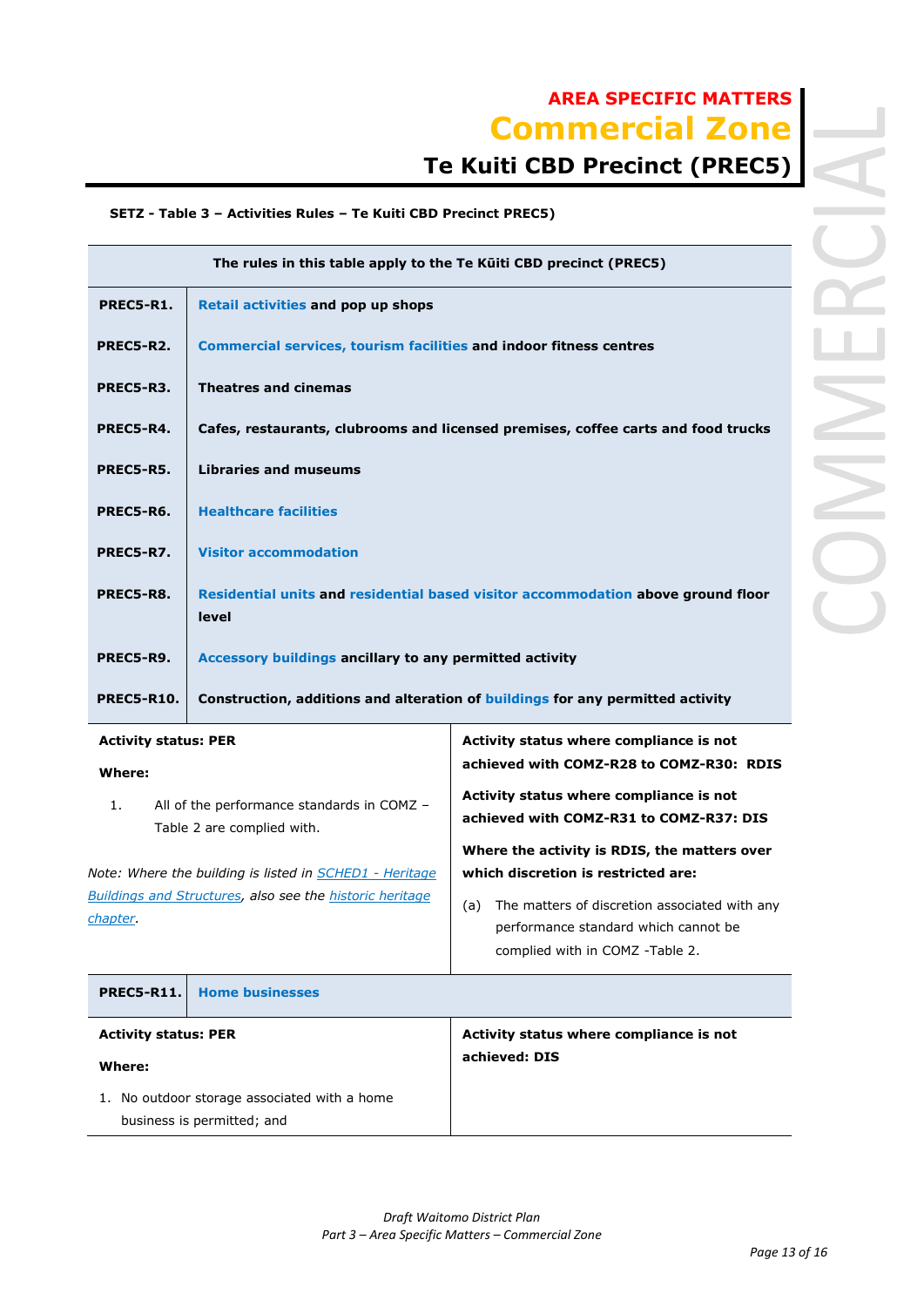|                             | 2. A home business can only be conducted in a                         |                                         |  |
|-----------------------------|-----------------------------------------------------------------------|-----------------------------------------|--|
|                             | shopkeeper's dwelling or in a residential unit                        |                                         |  |
|                             | above ground level; and                                               |                                         |  |
|                             | 3. A home business may include home based                             |                                         |  |
|                             | childcare but must not be any of the following                        |                                         |  |
|                             | activities: motor vehicle wrecking, activities                        |                                         |  |
|                             | involving scrap metal or demolition materials or                      |                                         |  |
|                             |                                                                       |                                         |  |
|                             | hazardous waste substances, activities involving                      |                                         |  |
|                             | fish or meat processing, boarding and/or breeding                     |                                         |  |
|                             | kennels or catteries. In the commercial zone these                    |                                         |  |
|                             | activities are <b>industrial activities.</b>                          |                                         |  |
| <b>PREC5-R12.</b>           | <b>Shopkeeper's dwellings</b>                                         |                                         |  |
| <b>Activity status: PER</b> |                                                                       | Activity status where compliance is not |  |
| Where:                      |                                                                       | achieved: NC                            |  |
|                             |                                                                       |                                         |  |
|                             | 1. All of the performance standards in COMZ -Table                    |                                         |  |
|                             | 2 are complied with; and                                              |                                         |  |
|                             | 2. For shopkeeper's dwellings the use of ground floor                 |                                         |  |
|                             | space, or land at the rear of a building is                           |                                         |  |
|                             | permitted to provide one residential unit per                         |                                         |  |
|                             | building for staff (and their families) working on                    |                                         |  |
| that site; and              |                                                                       |                                         |  |
|                             | 3. The residential unit must not be located in any                    |                                         |  |
|                             | shop frontage at ground level                                         |                                         |  |
|                             | Note: Where the building is listed in <b>SCHED1</b> - Heritage        |                                         |  |
|                             | <b>Buildings and Structures, also see the historic heritage</b>       |                                         |  |
| chapter.                    |                                                                       |                                         |  |
| <b>PREC5-R13.</b>           | Housing and keeping of animals                                        |                                         |  |
| <b>Activity status: PER</b> |                                                                       | Activity status where compliance is not |  |
|                             |                                                                       | achieved: DIS                           |  |
| Where:                      |                                                                       |                                         |  |
|                             | 1. Only domestic pets may be housed and kept in                       |                                         |  |
|                             | the commercial zone. Poultry, pigs, horses, farm                      |                                         |  |
|                             | animals and beehives are not permitted.                               |                                         |  |
| <b>PREC5-R14.</b>           | Demolition and/or removal of buildings and structures                 |                                         |  |
| <b>Activity status: PER</b> |                                                                       | Activity status where compliance is not |  |
|                             |                                                                       | achieved: N/A                           |  |
|                             | Note: Where the building is listed in <b>SCHED1</b> -                 |                                         |  |
|                             | Heritage Buildings and Structures, see the historic                   |                                         |  |
| heritage chapter.           |                                                                       |                                         |  |
| <b>PREC5-R15.</b>           | Large format retail and outdoor retail activities                     |                                         |  |
| <b>PREC5-R16.</b>           | <b>Educational facilities, community facilities and Marae complex</b> |                                         |  |
|                             |                                                                       |                                         |  |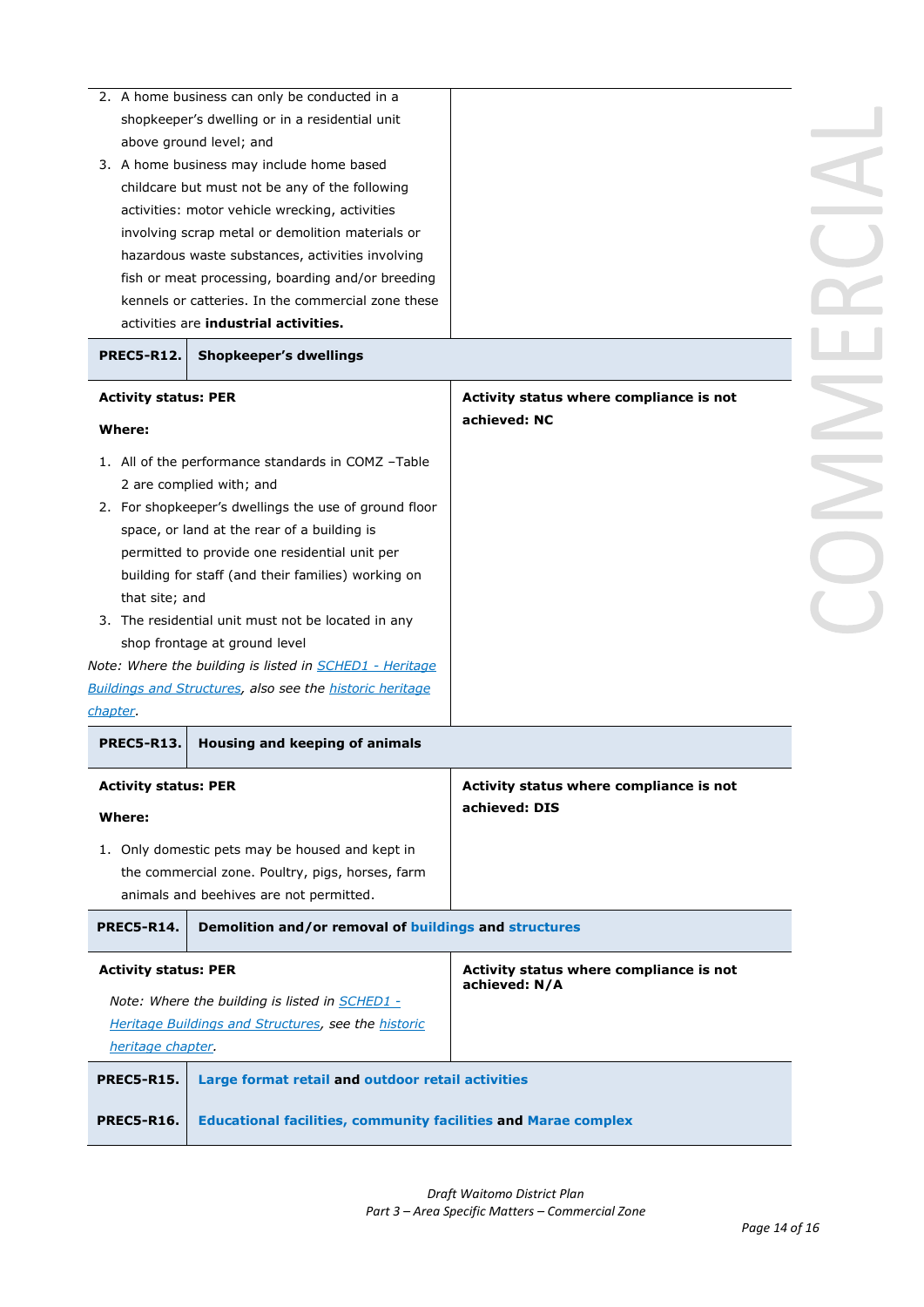#### **Activity Status: RDIS**

#### **Where:**

1. The building or site has been vacant for more than 2 years.

#### **Where the activity is RDIS, the matters over which discretion is restricted are:**

- (a) The size, design, position, construction and materials used; and
- (b) Effects on the streetscape and amenity of the area; and
- (c) The level of on-site amenity provided including the provision of verandahs, the percentage of transparent display windows proposed in the street facing façade(s), the use of design features to improve interface with the pedestrian environment and the location of the main public entrance into the building; and
- (d) Adverse effects on the safe, efficient and effective operation of the road transport network, giving particular consideration to pedestrian and cyclist safety; and
- (e) Parking, manoeuvring and access; safety and efficiency, including the provision of sufficient off-street parking and the effects of traffic generation; and
- (f) The positive effects of repurposing the building or site.
- (g) The extent to which the key moves in the Te Kūiti Town Concept Plan have been considered and provided for.

#### **Activity status where compliance is not achieved: DIS**

| <b>PREC5-R17.</b> | New buildings adjacent to heritage items listed in SCHED1 - Heritage Buildings and<br><b>Structures</b> |
|-------------------|---------------------------------------------------------------------------------------------------------|
| <b>PREC5-R18.</b> | Activities not otherwise listed in COMZ - Table 1                                                       |
|                   |                                                                                                         |

| <b>Activity status: DIS</b> |                                                                            | Activity status where compliance is not<br>achieved: N/A |
|-----------------------------|----------------------------------------------------------------------------|----------------------------------------------------------|
| <b>PREC5-R19.</b>           | Retirement villages, boarding houses and managed care facilities           |                                                          |
| <b>PREC5-R20.</b>           | <b>Industrial activities</b>                                               |                                                          |
| <b>PREC5-R21.</b>           | Industrial and trade waste and hazardous substances processing or disposal |                                                          |
| <b>PREC5-R22.</b>           | Service stations and takeaway food outlets with a drive through facility   |                                                          |
| <b>PREC5-R23.</b>           | <b>Fortified sites</b>                                                     |                                                          |
| <b>Activity status: NC</b>  |                                                                            | Activity status where compliance is not<br>achieved: N/A |